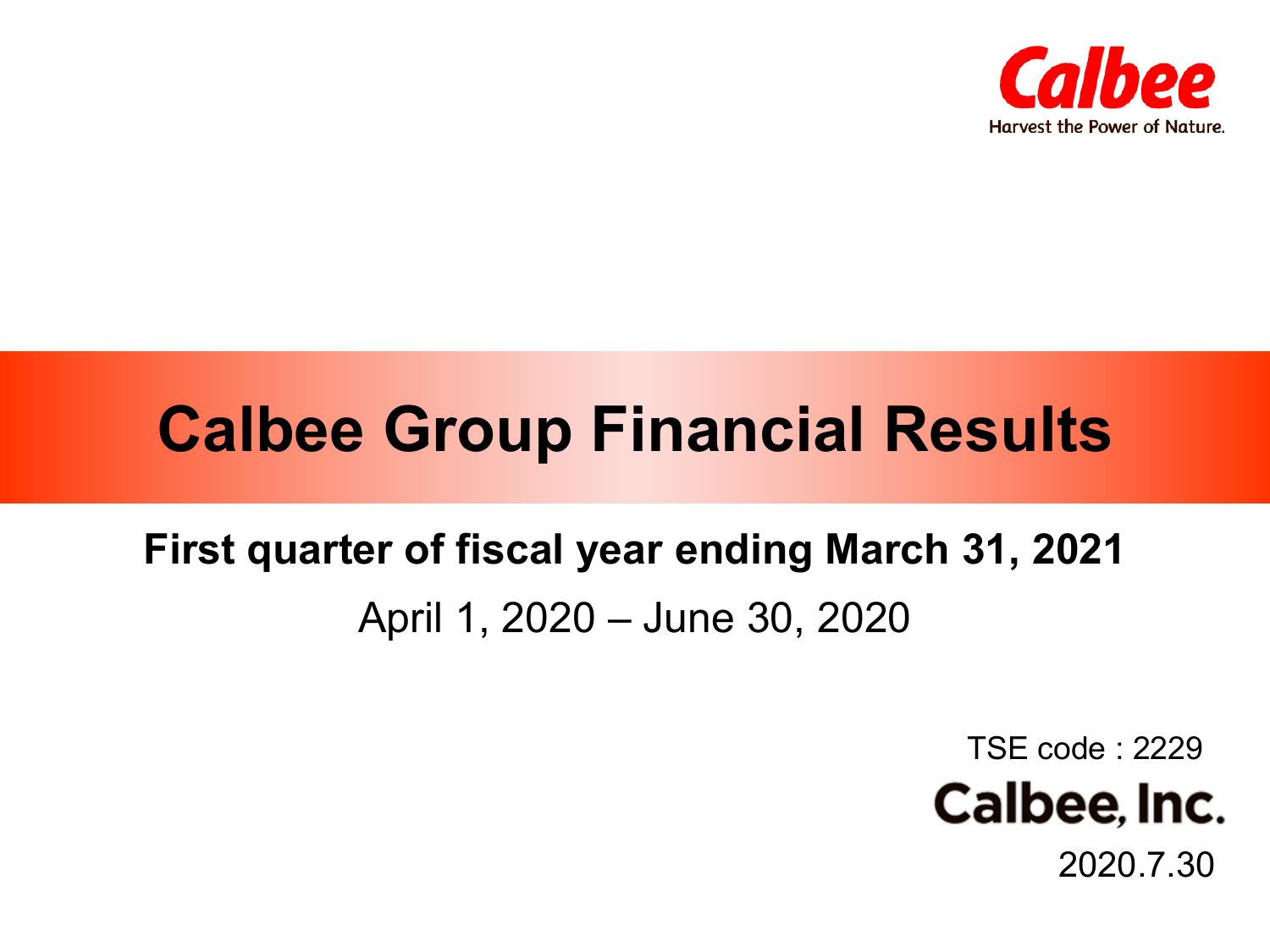

1

## **Summary vs. last fiscal year**

■ Sales: (Domestic) Lower for domestic existing business<sup>\*</sup> due to impact of gift snack items (Overseas) Growth in Greater China e-commerce sales and Warnock in North America contributed to higher sales

■ **Operating profit:** (Domestic) Decreased on lower sales of highly profitable gift snack items (Overseas) Rose on effect of higher sales, etc.

■ **Extraordinary losses:** Recorded extraordinary losses of ¥0.2bn for disposal related costs of gift products and expenses for company-owned shops during temporary closures, etc. caused by the spread of COVID-19. \*Domestic existing business: Domestic business excluding Potato Kaitsuka

|                                                 | FY2020/3 Q1    |                          | FY2021/3 Q1               | <b>Change</b>                 |                    |
|-------------------------------------------------|----------------|--------------------------|---------------------------|-------------------------------|--------------------|
|                                                 | (billion yen)  | Ratio to net<br>sales(%) | (billion yen)             | Ratio to net<br>sales $(\% )$ | (%)                |
| <b>Net sales</b>                                | 61.9           | 100.0                    | 64.4                      | 100.0                         | $+4.0$             |
| <b>Domestic</b><br>(Domestic existing business) | 51.5<br>(51.5) | 83.2                     | 51.5<br>(50.1)            | 79.9                          | $-0.1$<br>$(-2.8)$ |
| <b>Overseas</b>                                 | 10.4           | 16.8                     | 12.9                      | 20.1                          | $+24.0$            |
| <b>Operating profit</b>                         | 6.5            | 10.4                     | 6.6                       | 10.2                          | $+1.6$             |
| <b>Domestic</b>                                 | 6.1            |                          | 5.6                       | $\sim$                        | $-8.7$             |
| <b>Overseas</b>                                 | 0.3            |                          | 0.9                       | ٠                             | $+202.5$           |
| <b>Ordinary profit</b>                          | 6.1            | 9.8                      | 6.4                       | 10.0                          | $+5.7$             |
| <b>Extraordinary income/loss</b>                | $-0.0$         |                          | $-0.1$                    |                               |                    |
| Net profit                                      | 4.2            | 6.9<br>and the state     | 4.1<br>$A \cup B$ and $A$ | 6.3                           | $-4.6$             |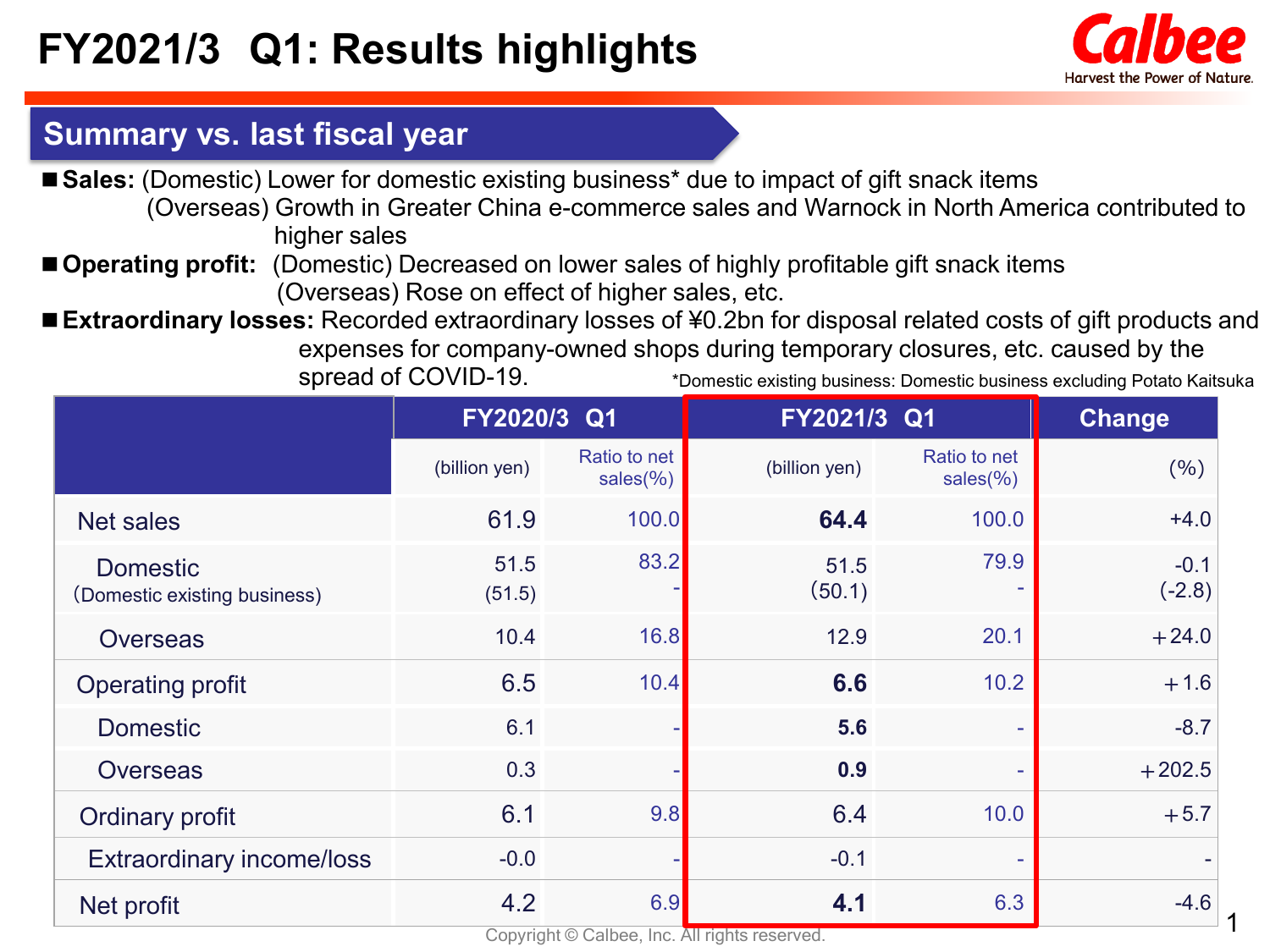

### **Significant negative effect from lower demand for highly profitable gift products despite positive effects from domestic cereals, higher demand in overseas business and having controlled domestic and overseas costs**

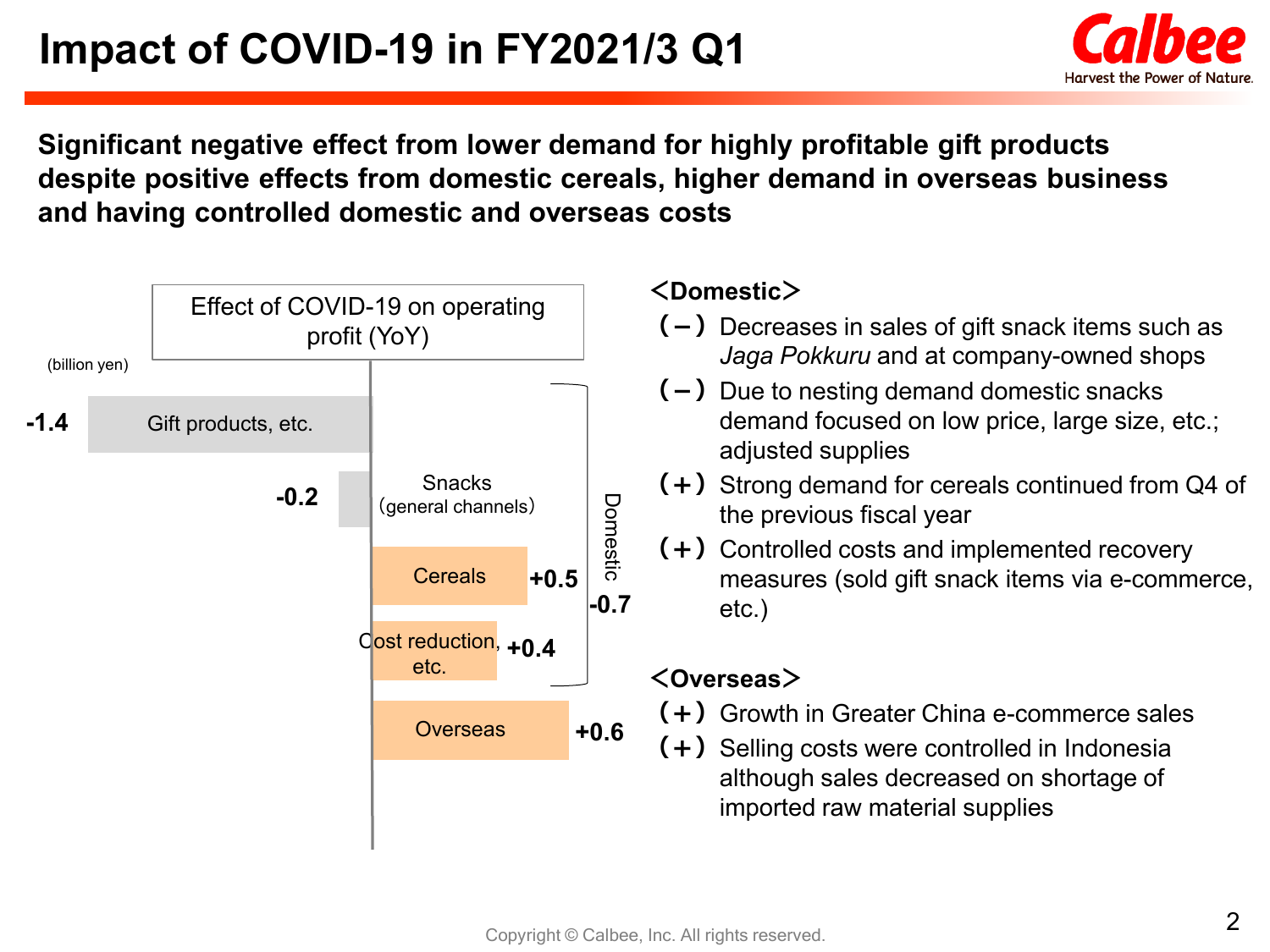## **FY2021/3 Q1: Results highlights**



## **Summary vs. plan**

- Sales Didn't achieve plan on effects of supply adjustments of domestic snacks for general channels, despite the sales decline of gift snack items was as expected
- **Operating profit** Exceeded plan on contribution from overseas business (growth of Greater China ecommerce, controlled promotional expenses in Indonesia, etc.)

(billion yen)

|                         | <b>FY'21/3</b><br><b>Target</b><br><b>Full year</b><br><b>X</b> Including the Impact<br>of COVID-19 | FY'21/3 Q1<br><b>Target</b> | FY'21/3 Q1<br><b>Results</b> | vs. plan<br><b>Change</b> | vs. plan<br><b>Ratio</b> |
|-------------------------|-----------------------------------------------------------------------------------------------------|-----------------------------|------------------------------|---------------------------|--------------------------|
| <b>Net sales</b>        | 270.0                                                                                               | 65.7                        | 64.4                         | $-1.3$                    | 98.0%                    |
| <b>Domestic</b>         | 216.6                                                                                               | 52.9                        | 51.5                         | $-1.4$                    |                          |
| <b>Overseas</b>         | 53.4                                                                                                | 12.8                        | 12.9                         | $+0.1$                    |                          |
| <b>Operating profit</b> | 24.5                                                                                                | 6.0                         | 6.6                          | $+0.6$                    | 109.2%                   |
| <b>Domestic</b>         | 23.7                                                                                                | 5.8                         | 5.6                          | $-0.2$                    |                          |
| <b>Overseas</b>         | 0.8                                                                                                 | 0.2                         | 0.9                          | $+0.8$                    |                          |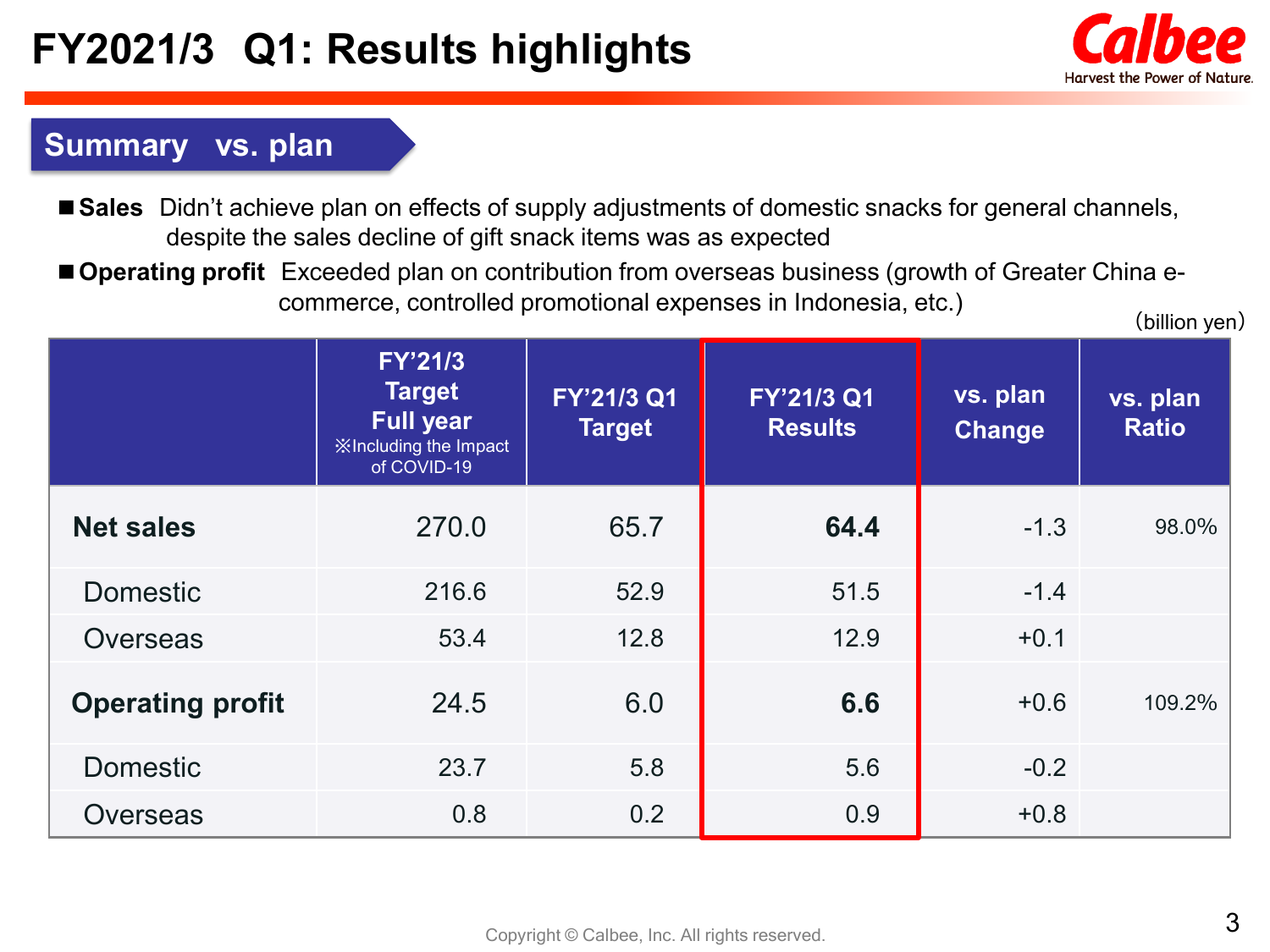

(billion yen)

|                                                                               |                              | FY2021/3 Q1       |                      |                          |  |
|-------------------------------------------------------------------------------|------------------------------|-------------------|----------------------|--------------------------|--|
|                                                                               |                              |                   | Change (YoY)         |                          |  |
| <b>Domestic net sales</b>                                                     |                              | 51.5              | $-0.03$              | $-0.1%$                  |  |
| <b>Snacks</b>                                                                 |                              | 41.3              | $-3.29$              | $-7.4%$                  |  |
|                                                                               | <b>Potato Chips</b>          | 19.5              | $-0.66$              | $-3.3%$                  |  |
|                                                                               | Jagarico                     | 7.9               | $-1.46$              | $-15.7%$                 |  |
|                                                                               | Jaga Pokkuru                 | 0.2               | $-1.20$              | $-84.5%$                 |  |
|                                                                               | Other snacks than that above | 13.8              | $+0.03$              | $+0.2%$                  |  |
| <b>Cereals</b><br>(of which overseas consumption)                             |                              | 8.0<br>(0.8)      | $+1.76$<br>$(+0.45)$ | $+28.4%$<br>$(+152.8\%)$ |  |
| Other domestic foods (Sweet potatoes, Potatoes)<br>*Including Potato Kaitsuka |                              | 1.8               | $+1.53$              | $+535.9%$                |  |
| <b>Domestic operating profit</b><br>(Operating margin)                        |                              | 5.6<br>$(10.9\%)$ | $-0.53$              | $-8.7%$<br>$(-1.0pts)$   |  |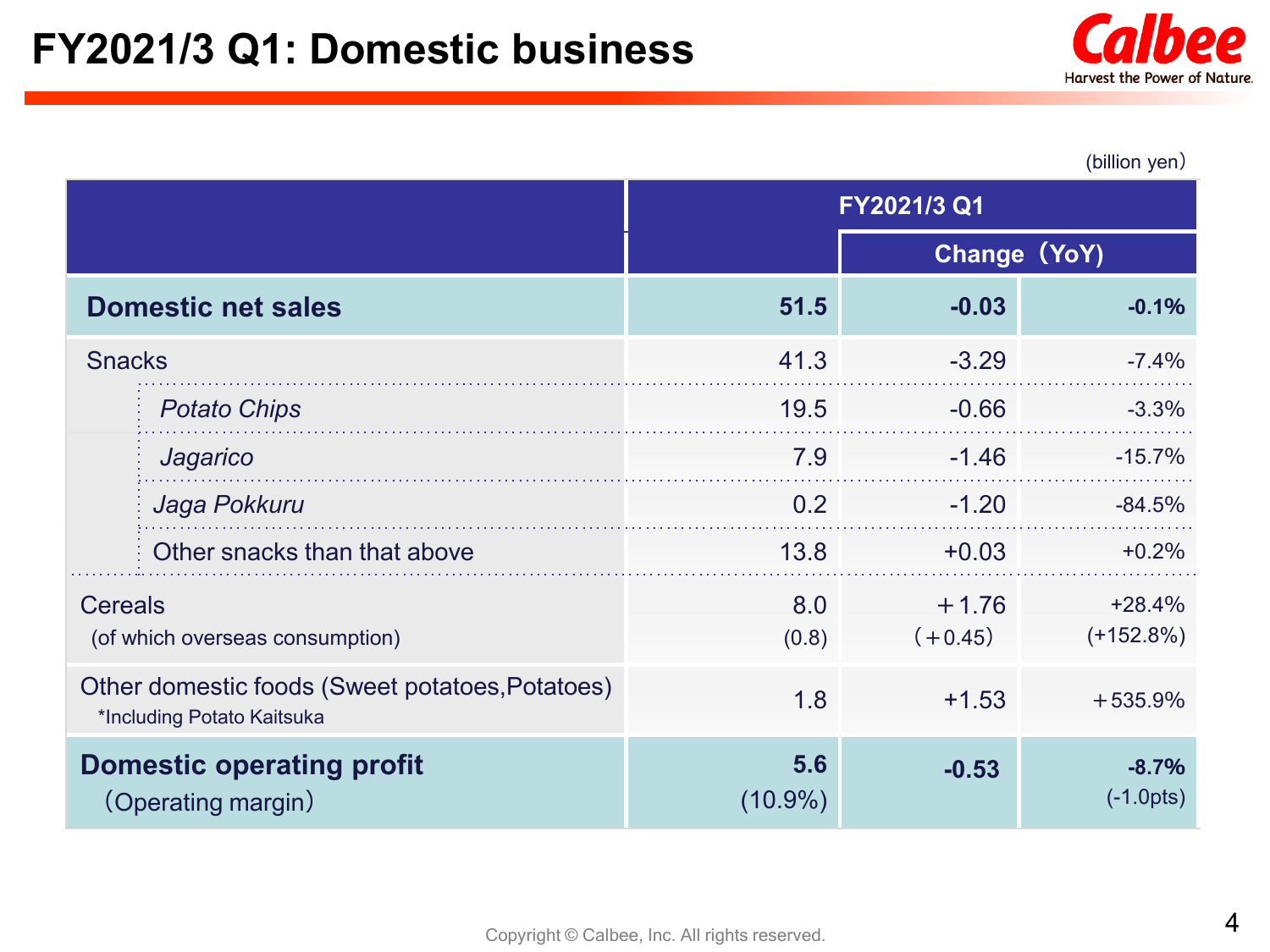

## **Snacks**

#### **Shift in demand to products for household consumption, low-priced snacks and large size**

*Potato Chips:* Difficult to meet sharp shifts in consumer trends after the spread of COVID-19, implemented temporary supply adjustments (suspended sales) *Jagarico*: Sales were weak on lower demand from going out, offices, etc.

Other snacks: Strong sales of snacks such as Sapporo Potato and popcorn

## *Jaga Pokkuru***, etc.**

#### **Sales of gift snack items fell significantly, due to decline in inbound/domestic tourists, etc.**

・ Gift snack items -¥2.5bn YoY

### **Cereals**

#### **Continued strong sales, primarily for regular products, on nesting demand**

- ・ *Frugra* regular product (+¥0.4bn YoY), *Frugra Less Carbohydrates* (+¥0.3bn YoY)
- ・ In response to shortages of imported raw material coconuts, launched *Frugra Simple Taste* as substitute for regular products
- ・ Weak start for new portable cereal product *Calbits Frugra* despite nationwide launch of sales

## *Potato Kaitsuka*

Strong wholesaling of "sticky" sweet potatoes with high sugar content, suitable for baked sweet potatoes, *Beni-tenshi* (Kaitsuka's original brand)





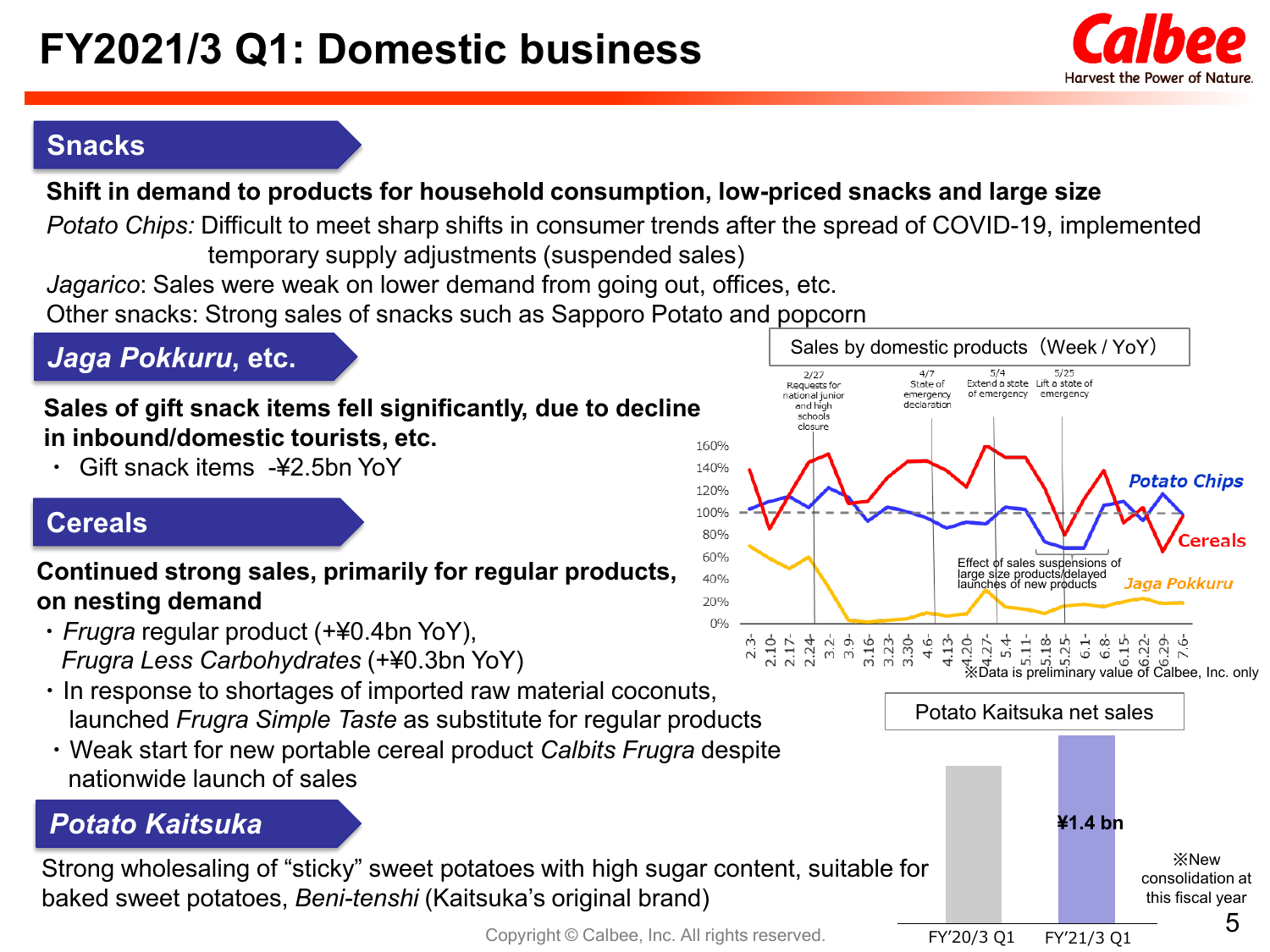## **FY2021/3 Q1: Overseas business**



6

|                                                                                                     | FY2021/3 Q1       |              |                          |         |  |
|-----------------------------------------------------------------------------------------------------|-------------------|--------------|--------------------------|---------|--|
| <business by="" region="" results=""></business>                                                    |                   | Change (YoY) | Change ex. forex in %    |         |  |
| <b>Overseas net sales</b>                                                                           | 12.9              | $+2.50$      | $+24.0%$                 | $+29.5$ |  |
| <b>North America</b>                                                                                | 3.5               | $+1.27$      | $+56.3%$                 | $+59.6$ |  |
| <b>Greater China</b>                                                                                | 4.0               | $+1.24$      | $+44.4%$                 | $+49.8$ |  |
| <b>United Kingdom</b>                                                                               | 1.6               | $+0.13$      | $+9.2%$                  | $+15.8$ |  |
| Indonesia                                                                                           | 0.9               | $-0.34$      | $-28.7%$                 | $-22.7$ |  |
| Other regions                                                                                       | 2.9               | $+0.20$      | $+7.3%$                  | $+14.2$ |  |
| <b>Overseas operating profit</b><br>(Operating margin)                                              | 0.95<br>$(7.3\%)$ | $+0.64$      | $+202.5%$<br>$(+4.3pts)$ |         |  |
| <b>North America</b>                                                                                | 0.11              | $+0.13$      |                          |         |  |
| <b>Greater China</b>                                                                                | 0.48              | $+0.31$      |                          |         |  |
| <b>United Kingdom</b>                                                                               | 0.02              | $+0.01$      |                          |         |  |
| Indonesia                                                                                           | $-0.06$           | $+0.08$      |                          |         |  |
| Other regions                                                                                       | 0.40              | $+0.11$      |                          |         |  |
| <net by="" product="" sales=""></net>                                                               |                   |              |                          |         |  |
| <b>Snacks</b>                                                                                       | 11.0              | $+2.03$      | $+22.7%$                 |         |  |
| Cereals overseas real consumption<br>(of which, overseas consumption included in<br>domestic sales) | 2.7<br>(0.8)      | $+0.93$      | $+52.0%$                 |         |  |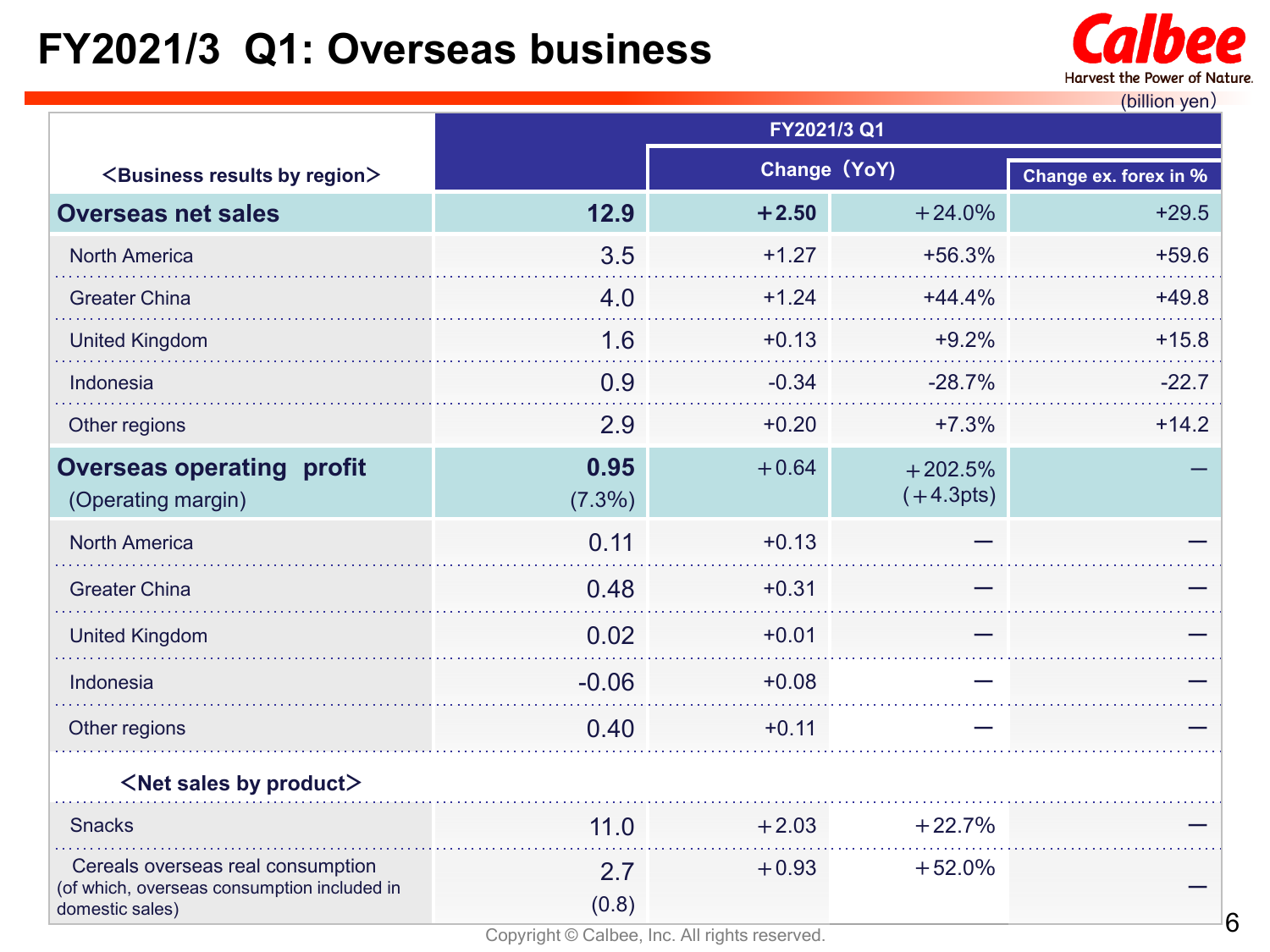## **FY2021/3 Q1: Overseas business**



## **North America**

#### **■Sales**

- Strong orders for Warnock store brands (PBs)
- ・ Decreased in existing businesses (Calbee North America) (-1.2%\* YoY)
	- *Harvest Snaps* sales fell on reduced sales promotions
	- ー Sales for ethnic foods area rose such as potato chips, *Kappa Ebisen, Jagarico* and *Frugra*

#### ■**Derating profit**

Rose due to Warnock contribution and controlling promotion costs

## **Greater China**

#### **■Sales**

(Cereals)

- ・ Strong e-commerce sales, and conducted sales promotion during big 6.18 e-commerce event Greater China
- ・ Sales rose at Chinese retail stores

#### (Snacks)

・ Expanded *Jaga Pokkuru* etc., sales through e-commerce

#### **■Operating profit**

Profit rose on expanded sales in e-commerce



#### North America net sales and operating margin

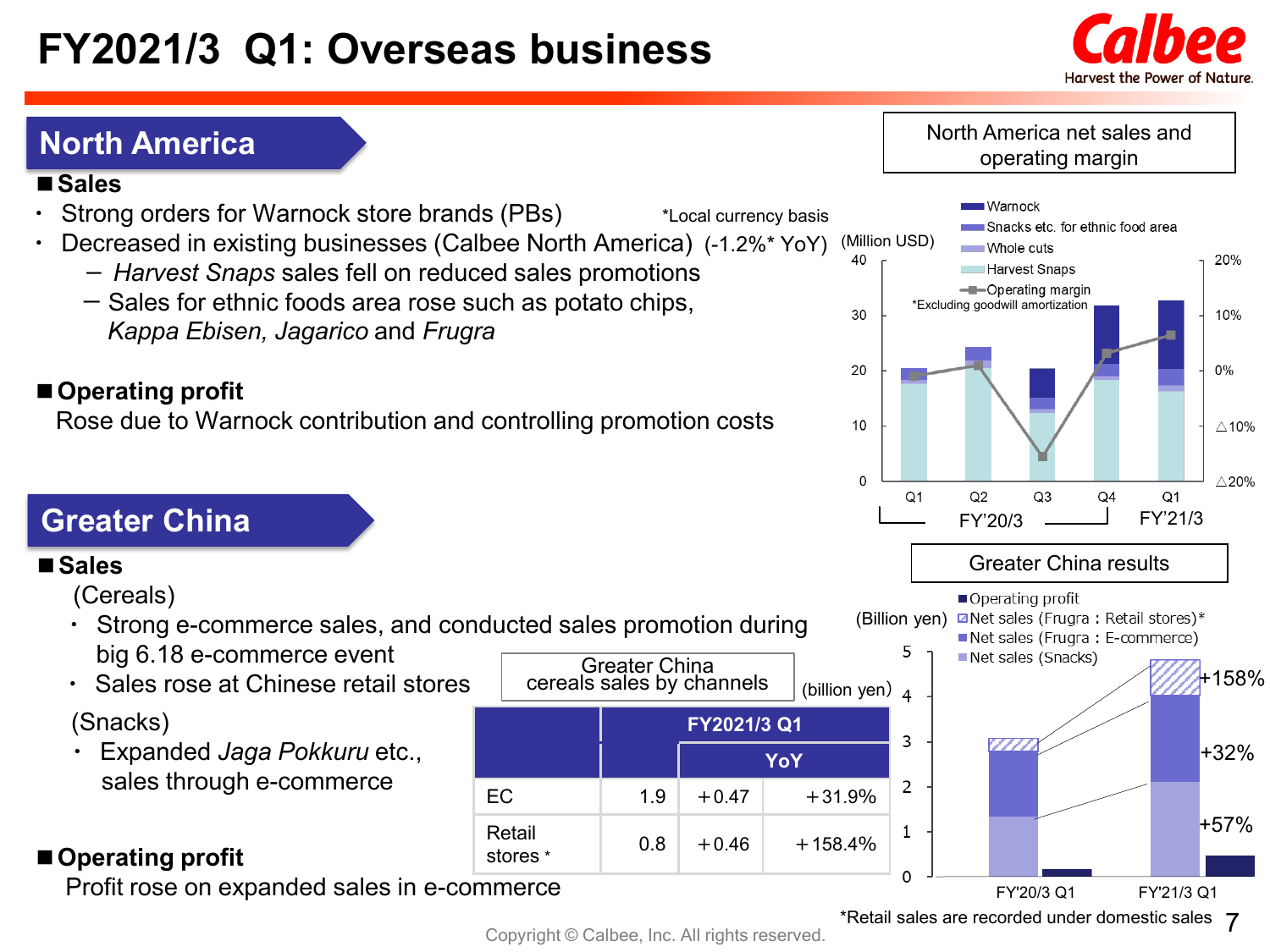## **FY2021/3 Q1: Overseas business**





## **UK**

#### **■Sales**

Strong sales of Seabrook brand potato chips regular products especially multi-packs

### **■Operating Profit**

Only rose 7% on worsened costs ratio from multi-packs comprising a higher proportion of sales

## **Indonesia**

#### **■Sales**

Potato Chips production volume fell due to the delay in potato supply imports affected by COVID-19, resolved in June, and sales recovered

## **■Operating profit**

Rose on lower promotional expenses

## **Other region**

**Australia** Sales ¥0.8bn (+49% YoY) Operating profit ¥0.1bn

- ・Expanded *Harvest Snaps* sales in New Zealand
- ・Strong sales of *Jagabee* (*Golden Chipees*)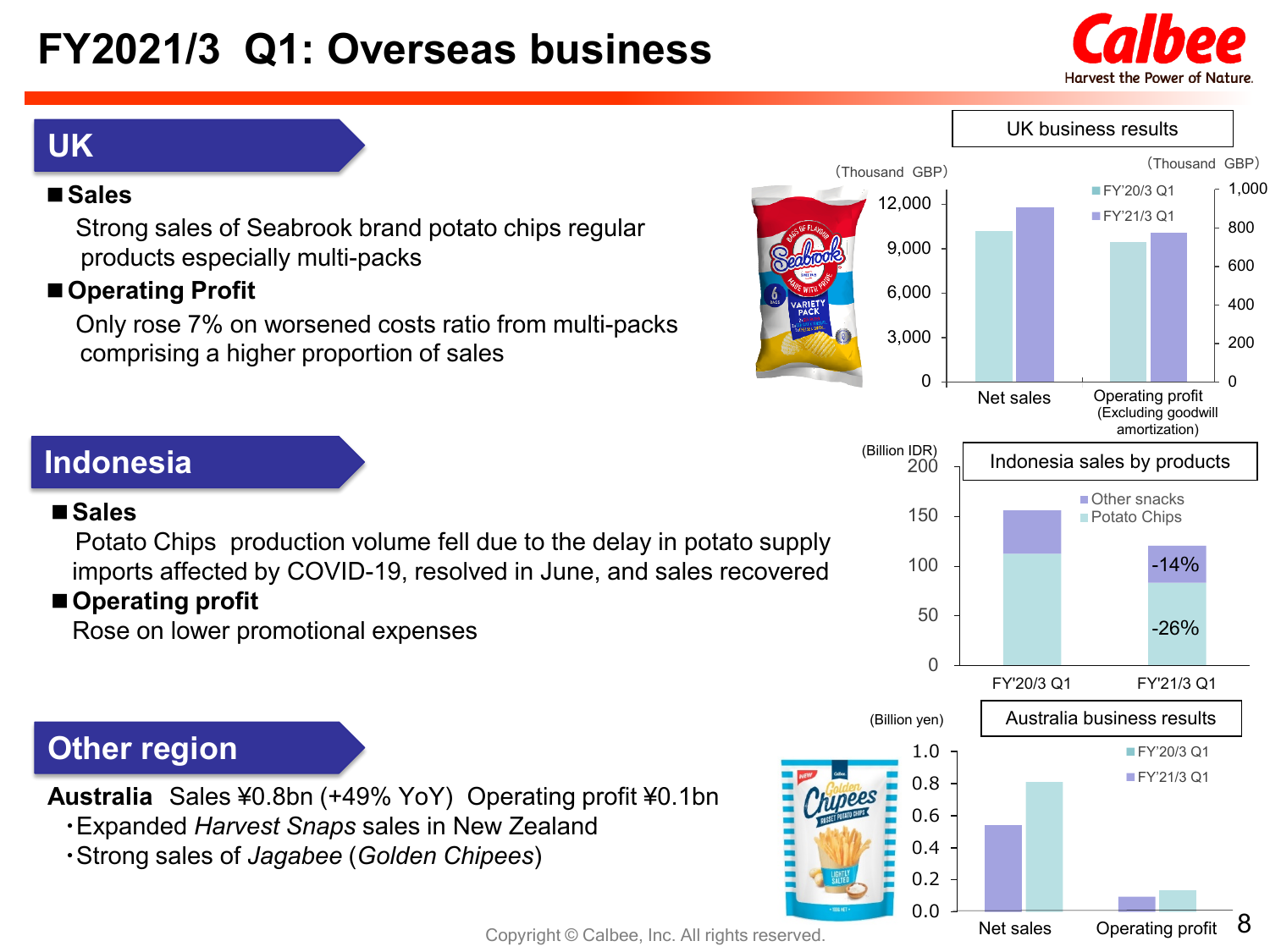

### (billion yen) Increase Decrease

## **Change in operating profit(YoY)**

Domestic -¥0.5bn : -¥0.7bn on effects of COVID-19

Overseas +¥0.6bn : Rose on effect of higher sales in Greater China e-commerce, and controlled promotion costs in North America and Indonesia



**Q1**

**【**

**Domestic**

**】**

**Q1**

- Sales: Impacted by decrease in gift snack items Raw material costs: Lower quality of potatoes
- Costs: Improved due to effect of price hikes despite decreased productivity for snacks including gift snack items

Selling costs: Lower sales promotional and advertising expenses

Distribution costs: Higher distribution costs and worsened loading efficiency on lower sales of domestic snacks etc.

Labor costs (SG&A): Flat YoY on effect of returns of bonuses

Other SG&A expenses: Controlled costs for travel, commuting, etc.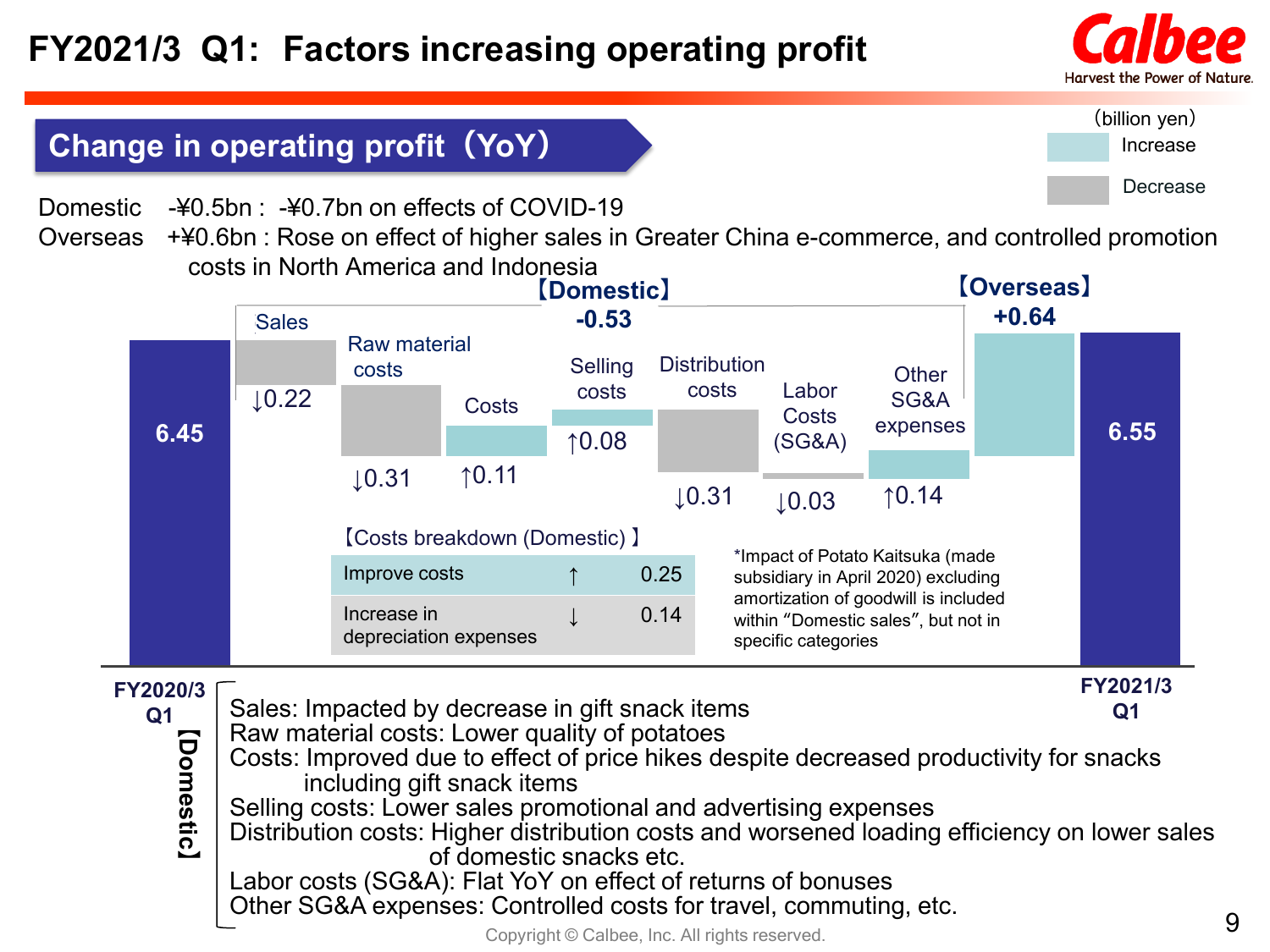

## **Reference material**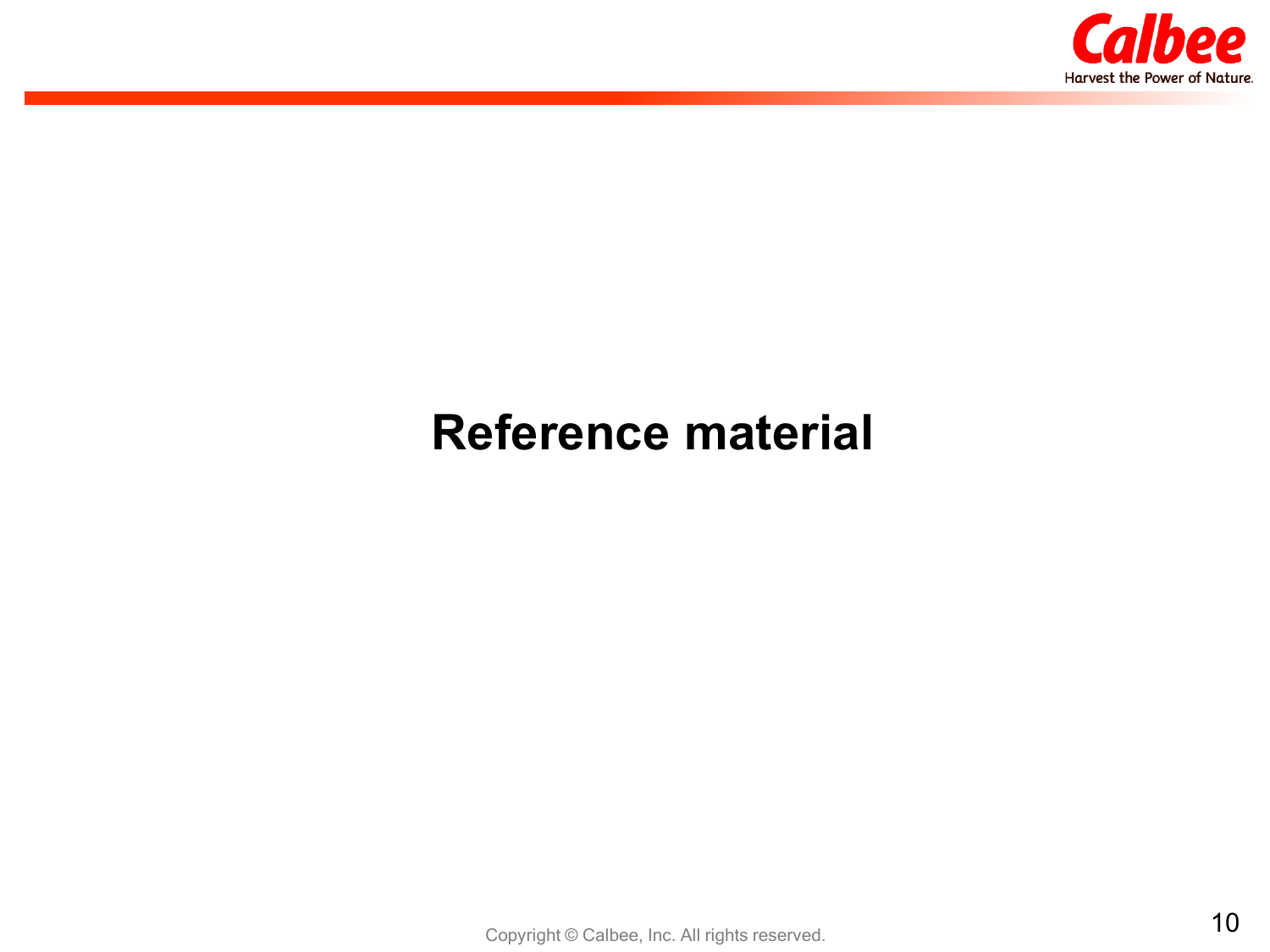

(Million yen)

|                                           |                     | FY2020/3 Q1 |                                   |                     |                 | <b>FY2021/3 full year forecasts</b><br>*announced on May 14, 2020 |                                   |                     |
|-------------------------------------------|---------------------|-------------|-----------------------------------|---------------------|-----------------|-------------------------------------------------------------------|-----------------------------------|---------------------|
|                                           |                     |             | <b>Percent</b><br>of total<br>(%) | <b>YoY</b><br>(9/6) | vs. plan<br>(%) |                                                                   | <b>Percent</b><br>of total<br>(%) | <b>YoY</b><br>(9/6) |
|                                           | <b>Net sales</b>    | 64,385      | 100.0                             | $+4.0$              | 98.1            | 270,000                                                           | 100.0                             | $+5.5$              |
| <b>Gross profit</b>                       |                     | 28,260      | 43.9                              | $+2.3$              | 99.2            | 119,400                                                           | 44.2                              | $+3.7$              |
| SG&A                                      |                     | 21,707      | 33.7                              | $+2.5$              | 96.5            | 94,900                                                            | 35.1                              | $+8.6$              |
|                                           | <b>Selling</b>      | 9,582       | 14.9                              | $-1.7$              | 94.0            | 43,400                                                            | 16.1                              | $+6.3$              |
|                                           | <b>Distribution</b> | 4,876       | 7.6                               | $+7.5$              | 101.8           | 19,800                                                            | 7.3                               | $+7.4$              |
|                                           | Labor               | 4,551       | 7.1                               | $+4.8$              | 98.3            | 19,700                                                            | 7.3                               | $+9.8$              |
|                                           | <b>Others</b>       | 2,697       | 4.2                               | $+5.9$              | 93.3            | 12,000                                                            | 4.4                               | $+17.4$             |
| <b>Operating profit</b>                   |                     | 6,552       | 10.2                              | $+1.6$              | 109.2           | 24,500                                                            | 9.1                               | $-11.4$             |
| <b>Ordinary profit</b>                    |                     | 6,415       | 10.0                              | $+5.7$              | 109.1           | 24,000                                                            | 8.9                               | $-12.4$             |
| <b>Extraordinary income/loss</b>          |                     | $-129$      |                                   |                     |                 | $-500$                                                            |                                   |                     |
| Net profit*<br>*□~~£;+_~++~; ~,.+__ __ +_ |                     | 4,050       | 6.3                               | $-4.6$              | 106.6           | 15,700                                                            | 5.8                               | $-10.5$             |

\*Profit attributable to owners of parent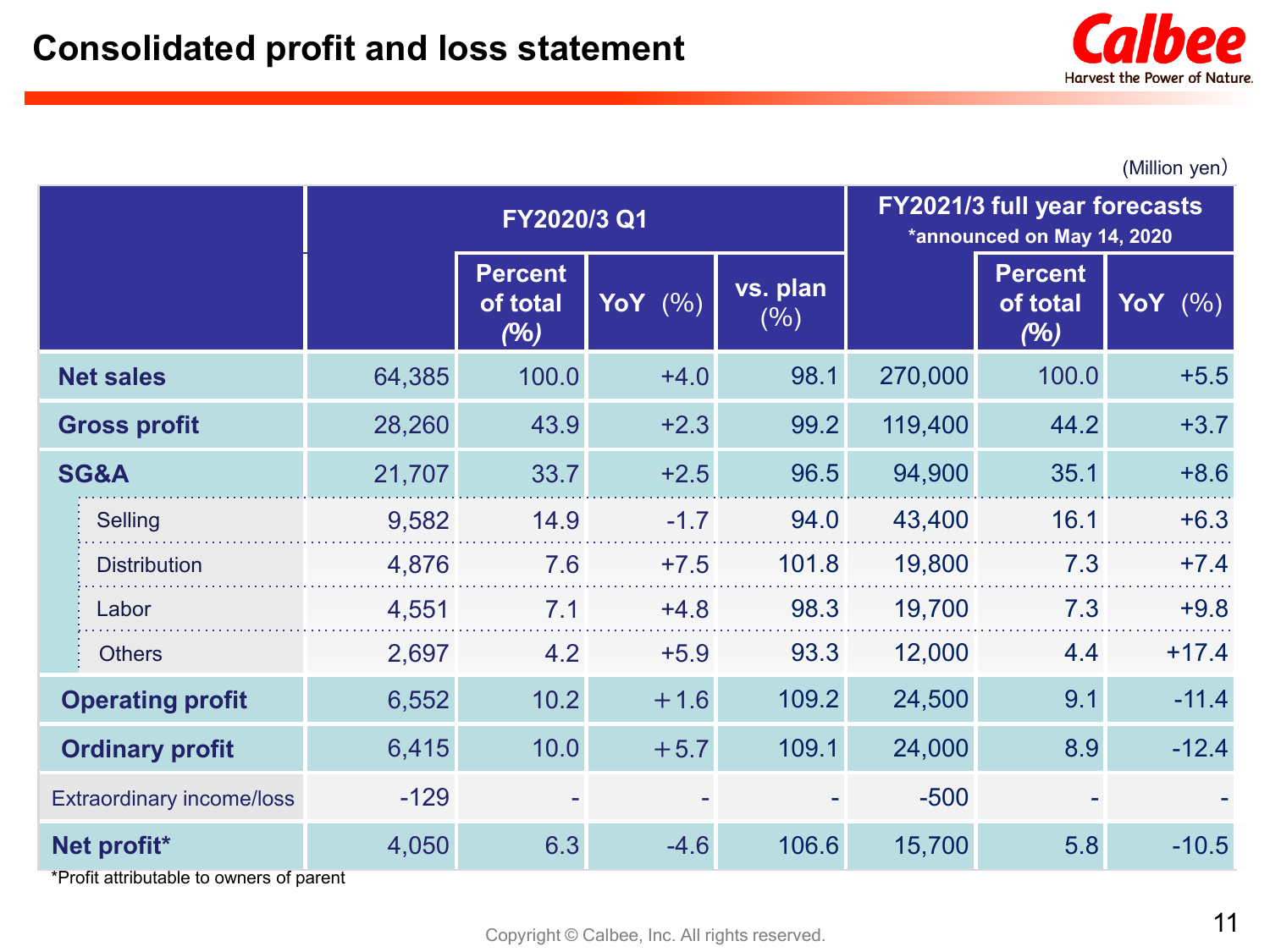## **Domestic business**



#### **■ Market share\***